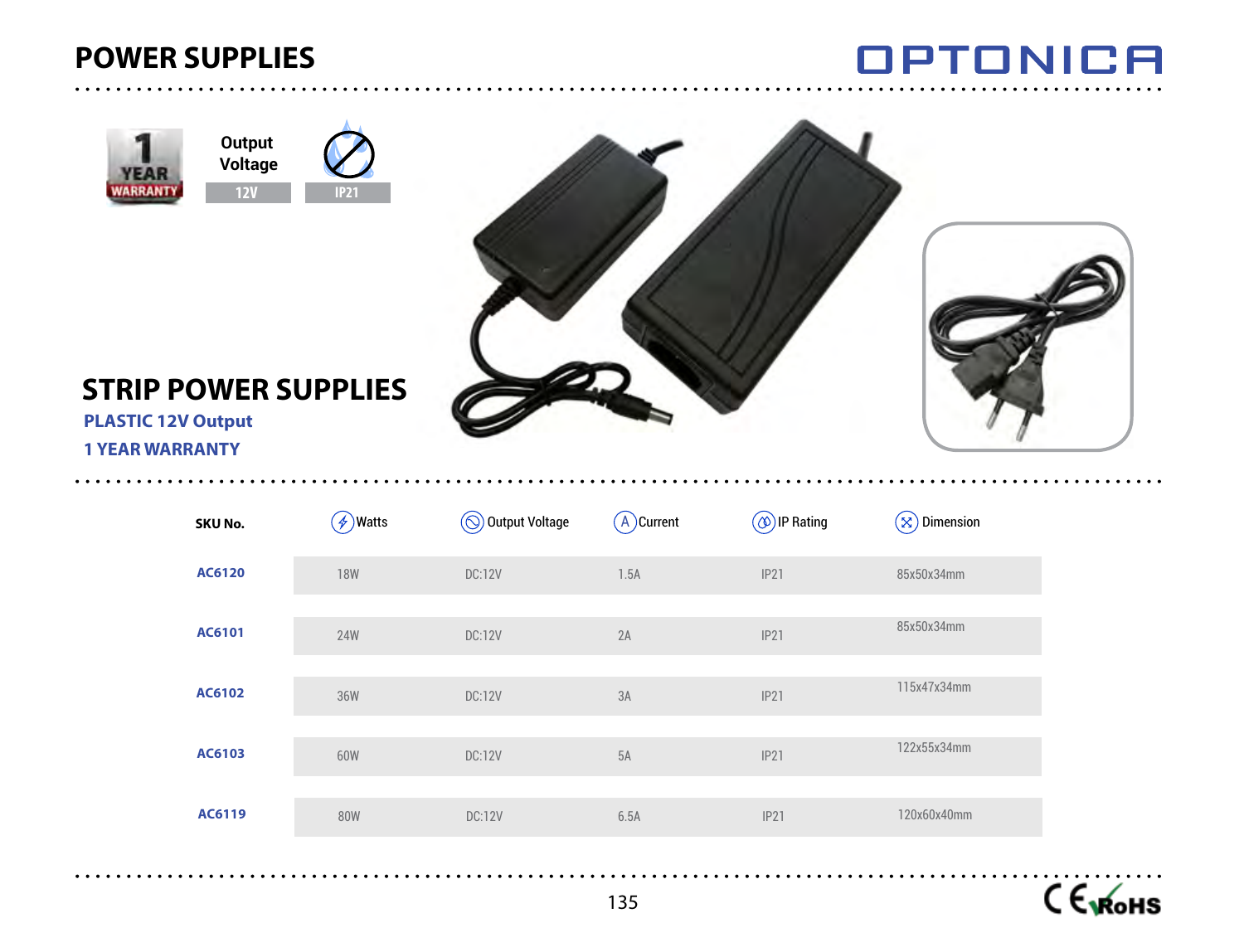





## **STRIP POWER SUPPLIES**

 **WATERPROOF METAL 12V Output**

| SKU No. | $\left(\frac{\mathcal{A}}{\mathcal{V}}\right)$ Watts | $\circledS$ Output Voltage | $(A)$ Current | $\circledcirc$ ) IP Rating | <b>Dimension</b><br>$(\boxtimes)$ |
|---------|------------------------------------------------------|----------------------------|---------------|----------------------------|-----------------------------------|
| AC6110  | 30W                                                  | <b>DC:12V</b>              | 2.5A          | IP <sub>67</sub>           | 202x30x20mm                       |
|         |                                                      |                            |               |                            |                                   |
| AC6111  | 60W                                                  | <b>DC:12V</b>              | 5A            | <b>IP67</b>                | 233x40x23mm                       |
|         |                                                      |                            |               |                            |                                   |
| AC6115  | <b>100W</b>                                          | <b>DC:12V</b>              | 8.5A          | IP <sub>67</sub>           | 175x70x43 mm                      |
|         |                                                      |                            |               |                            |                                   |
| AC6112  | <b>150W</b>                                          | <b>DC:12V</b>              | 12.5A         | <b>IP67</b>                | 205x72x43 mm                      |

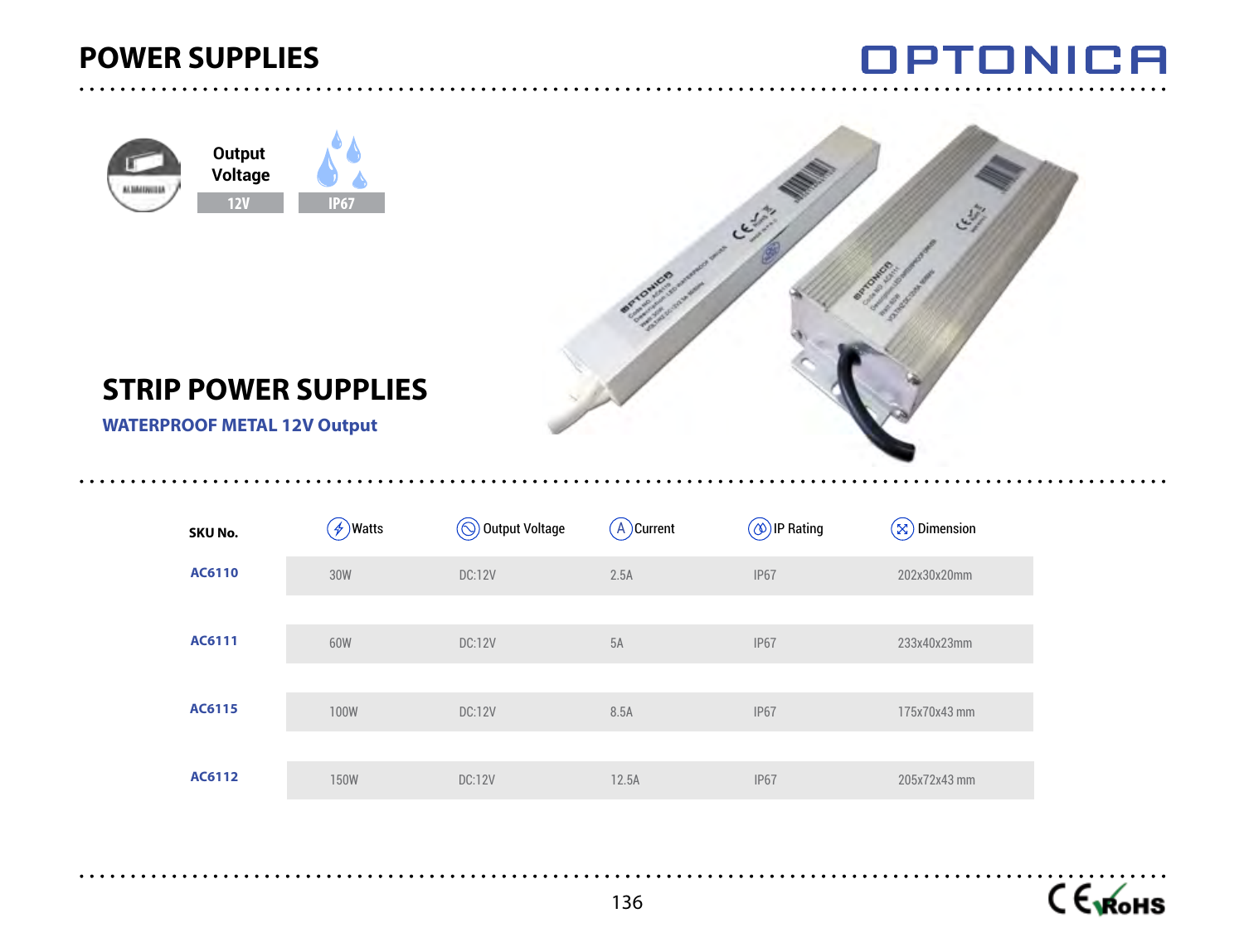





## **STRIP POWER SUPPLIES**

#### **METAL 12V Output**

| SKU No. | $(\phi)$ Watts | (◎) Output Voltage | $(A)$ Current | $(\circledcirc)$ IP Rating | $(\times)$ Dimension |          |
|---------|----------------|--------------------|---------------|----------------------------|----------------------|----------|
| AC6104  | <b>24W</b>     | DC: 12V            | 2A            | IP21                       | 85×50x34 mm          |          |
| AC6121  | 36W            | DC:12V             | 3A            | IP21                       | 85x37x34mm           |          |
| AC6105  | 60W            | <b>DC:12V</b>      | 5A            | IP21                       | 110x78x38mm          |          |
| AC6109  | <b>100W</b>    | <b>DC:12V</b>      | 8.3A          | IP21                       | 160x98x42mm          |          |
| AC6106  | <b>120W</b>    | <b>DC:12V</b>      | 10A           | IP21                       | 160x98x42mm          |          |
| AC6114  | <b>150W</b>    | DC:12V             | 12.5A         | IP21                       | 200x99x42mm          |          |
| AC6117  | 250W           | <b>DC:12V</b>      | 20A           | IP21                       | 260x102x65mm         |          |
| AC6108  | 360W           | <b>DC:12V</b>      | 30A           | IP21                       | 200x100x52mm         | With Fan |
| AC6124  | 500W           | <b>DC:12V</b>      | 41.5A         | IP21                       | 214x113x49mm         | With Fan |

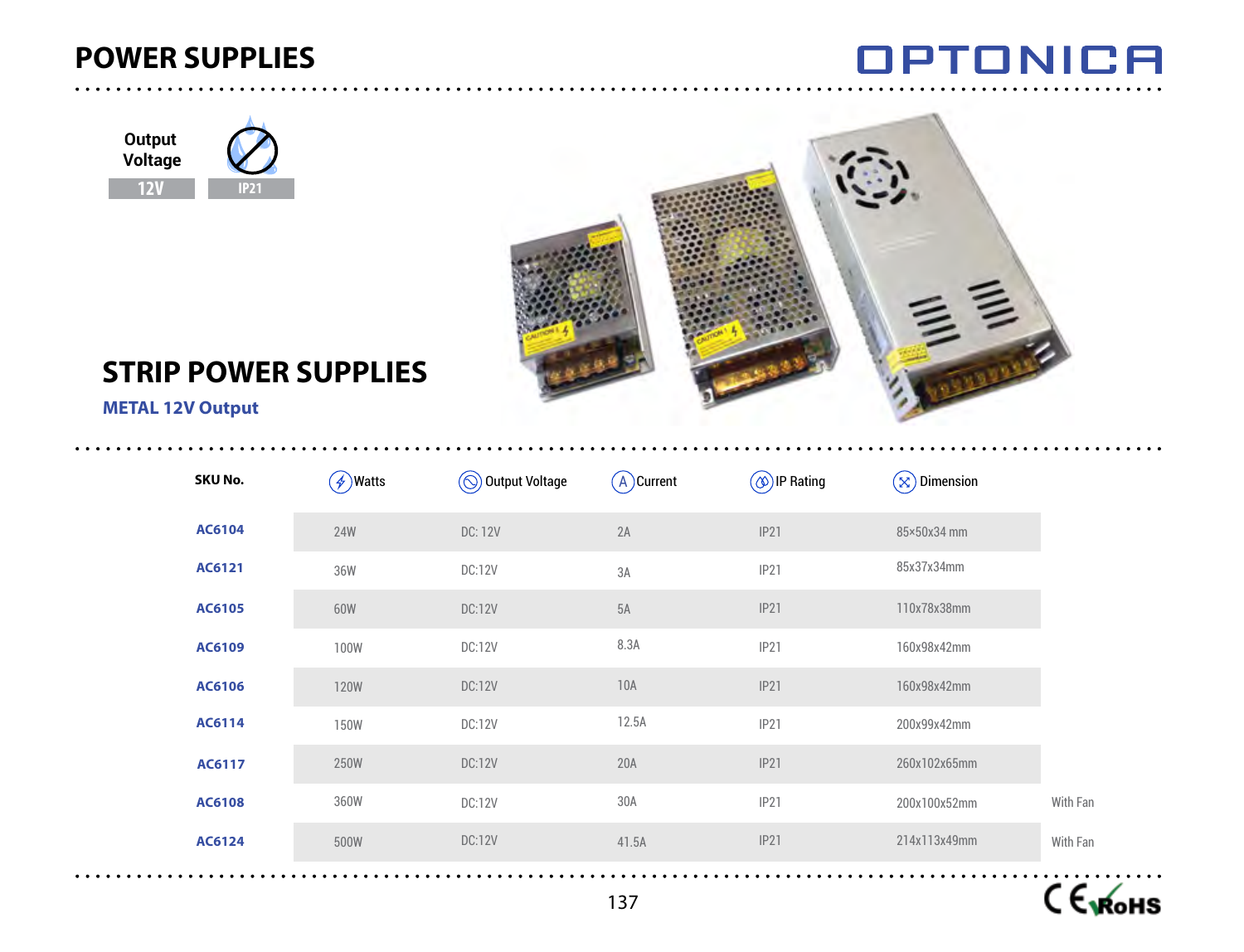

### **Output Voltage 24V IP21**



**OPTONICA** 

## **STRIP POWER SUPPLIES**

 **METAL 24V Output**

| SKU No. | $\oint$ )Watts | $\circledS$ Output Voltage | A Current | $(\circledA)$ IP Rating | $(\infty)$ Dimension |
|---------|----------------|----------------------------|-----------|-------------------------|----------------------|
| AC6154  | 60W            | <b>DC: 24V</b>             | 2.5A      | IP21                    | 150x100x42mm         |
| AC6151  | 100W           | DC: 24V                    | 4.2A      | IP21                    | 200x100x42mm         |
| AC6155  | <b>150W</b>    | DC: 24V                    | 6.25A     | IP21                    | 200x100x42mm         |
| AC6152  | 250W           | DC: 24V                    | 10.5A     | IP21                    | 200x110x51mm         |
| AC6153  | 360W           | <b>DC: 24V</b>             | 15A       | IP21                    | 215x114x50mm         |



. . . . . . . . . .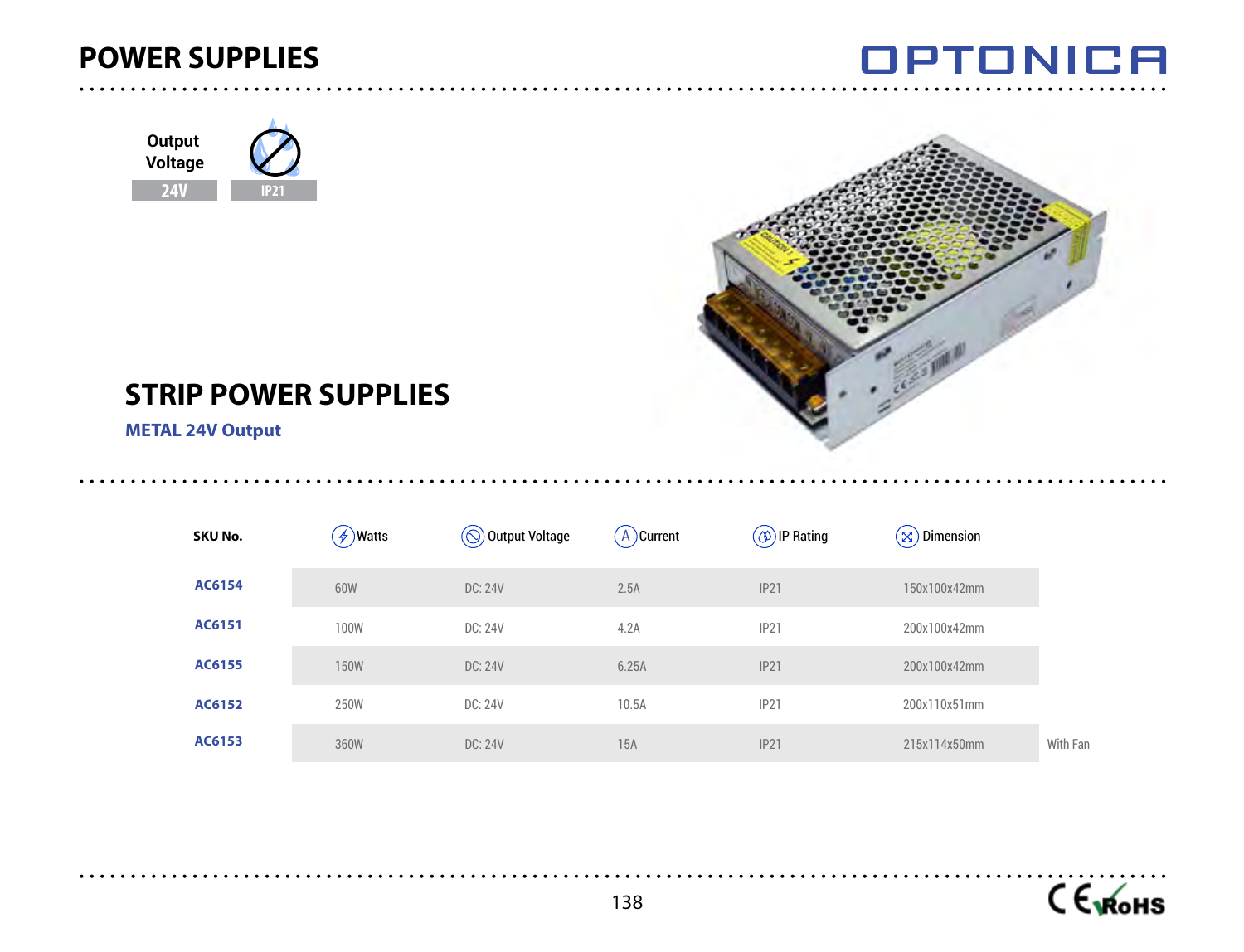





### **STRIP POWER SUPPLIES**

 **METAL 12V Output**

| SKU No. | $\oint$ )Watts | $\circled{)}$ Output Voltage | $(A)$ Current | $(\circledA)$ IP Rating | $\left( \infty\right)$ Dimension |          |
|---------|----------------|------------------------------|---------------|-------------------------|----------------------------------|----------|
| AC6131  | 60W            | DC: 12V                      | 5A            | IP20                    | 170x45x38mm                      |          |
| AC6132  | 100W           | DC: 12V                      | 8.5A          | IP20                    | 190x48x38mm                      |          |
| AC6133  | <b>150W</b>    | DC: 12V                      | 12.5A         | IP20                    | 207x63x43mm                      |          |
| AC6134  | 250W           | DC: 12V                      | 20A           | IP20                    | 228x71x43mm                      | With Fan |
| AC6135  | 360W           | DC: 12V                      | 30A           | IP20                    | 228x71x43mm                      | With Fan |